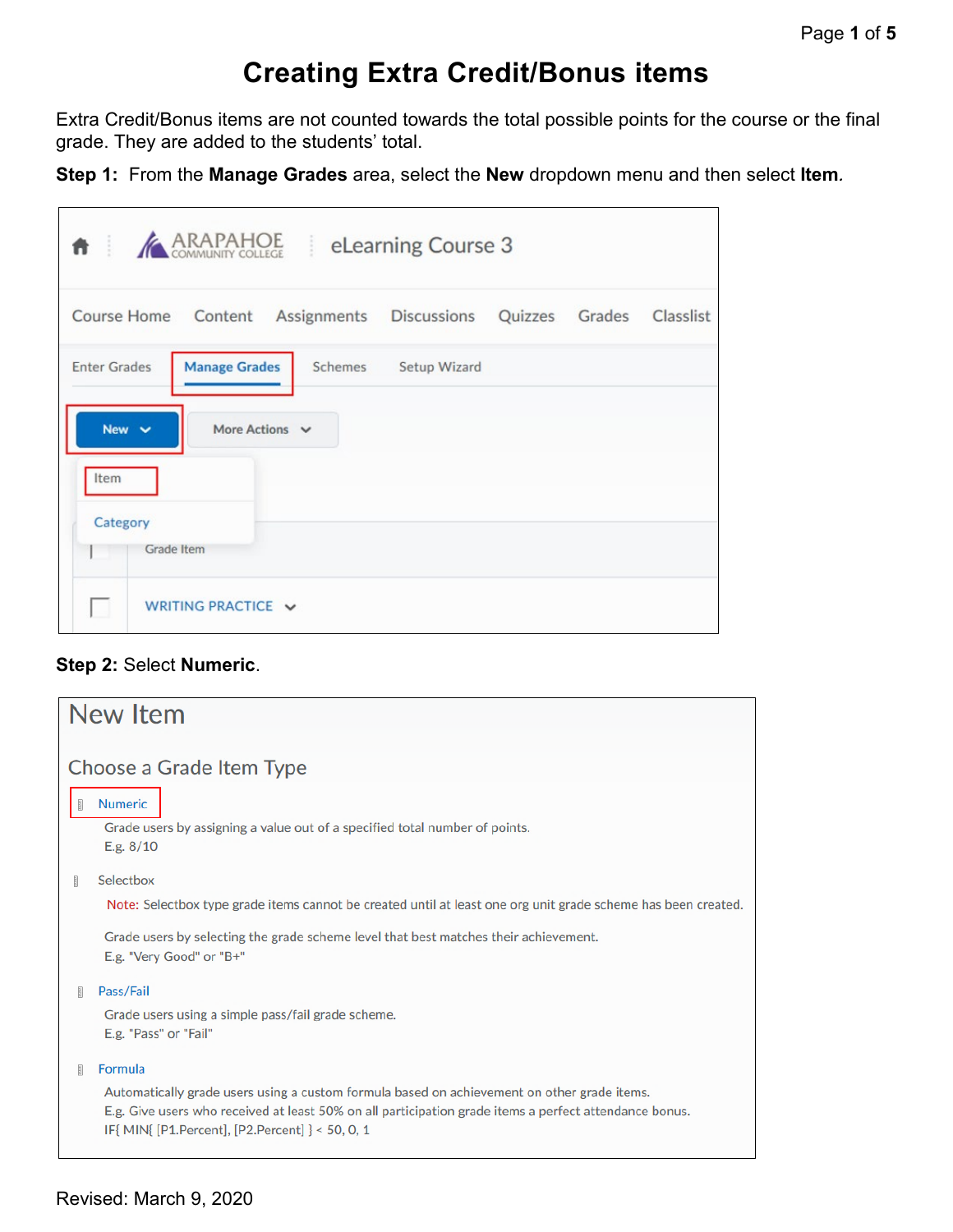**Step 3:** Enter a **Name** for the grade item. Enter a **Short Name** to display in the grade book (optional).

| New Item                 |                     |            |
|--------------------------|---------------------|------------|
| <b>Properties</b>        | <b>Restrictions</b> | Objectives |
| General                  |                     |            |
| <b>Type</b>              |                     |            |
| <b>Numeric</b>           |                     |            |
| Name <sup>*</sup>        |                     |            |
| <b>Extra-Credit Item</b> |                     |            |
| <b>Short Name</b>        |                     |            |
|                          |                     |            |
| EC                       |                     | ℯ          |

## **Optional fields:**

If you want the grade item to be associated with a grade category, select a category from the Category dropdown menu. You can also create a **New Category** on the fly.

Enter a **Description** of the grade item. If you want to make the description available to users, select **Allow users to view grade item description.**

| Category<br>[New Category]<br>$\checkmark$<br>None                                                     |             |  |          |
|--------------------------------------------------------------------------------------------------------|-------------|--|----------|
| <b>Hide Description</b><br>$\blacktriangledown$<br><b>Description</b>                                  |             |  |          |
| Font Fant Family v Size v   v     v       v<br><b>Save and Close</b><br>Save and New<br>Save<br>Cancel |             |  | Carlos M |
|                                                                                                        |             |  |          |
|                                                                                                        |             |  |          |
|                                                                                                        | 4 % 5 5 % % |  |          |
| $\blacksquare$<br>Allow users to view grade item description                                           |             |  |          |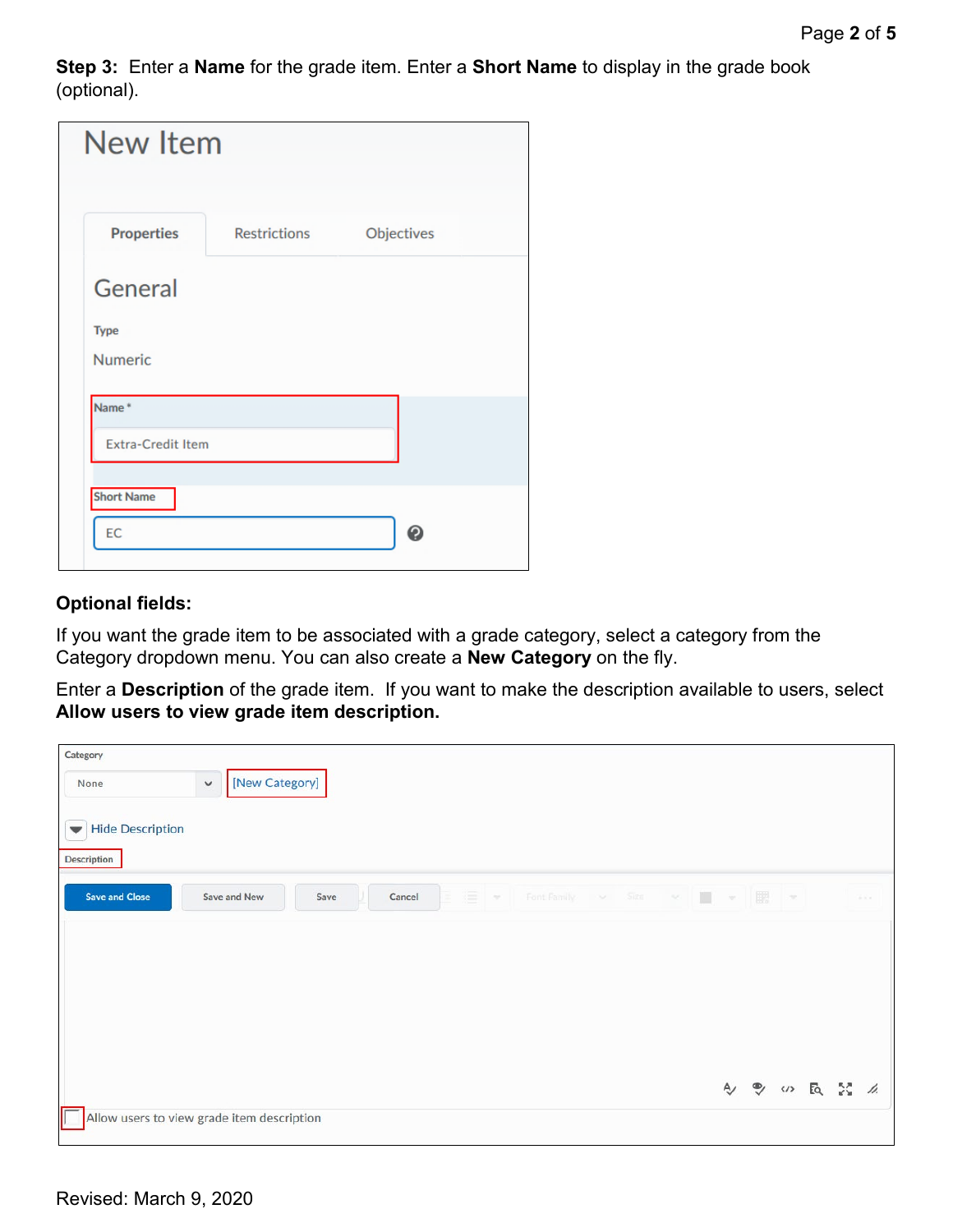**Step 4:** Enter the point value you want the item graded out of in the **Maximum Points** field.

**Note:** If you are using the weighted system, enter the **Weight** you want the grade item to contribute to its category. If the item does not belong to a category, enter the Weight you want it to contribute to the final grade.

If you want users' grades to be able to exceed the total value of the item, select the **Can Exceed** box**.** 

## Select the **Bonus** box.

The default scheme is **Percentage**. If you have created a custom grade scheme, you may select it from the dropdown menu.

| <b>Grading</b>                                    |
|---------------------------------------------------|
| <b>Maximum Points*</b><br>10<br>❷                 |
| <b>Can Exceed</b><br>√⊦ ©<br><b>Bonus</b>         |
| $\bullet$                                         |
| <b>Exclude from Final Grade Calculation</b><br>❷  |
| <b>Grade Scheme</b>                               |
| -- Default Scheme -- (Percentage) $  \vee  $<br>9 |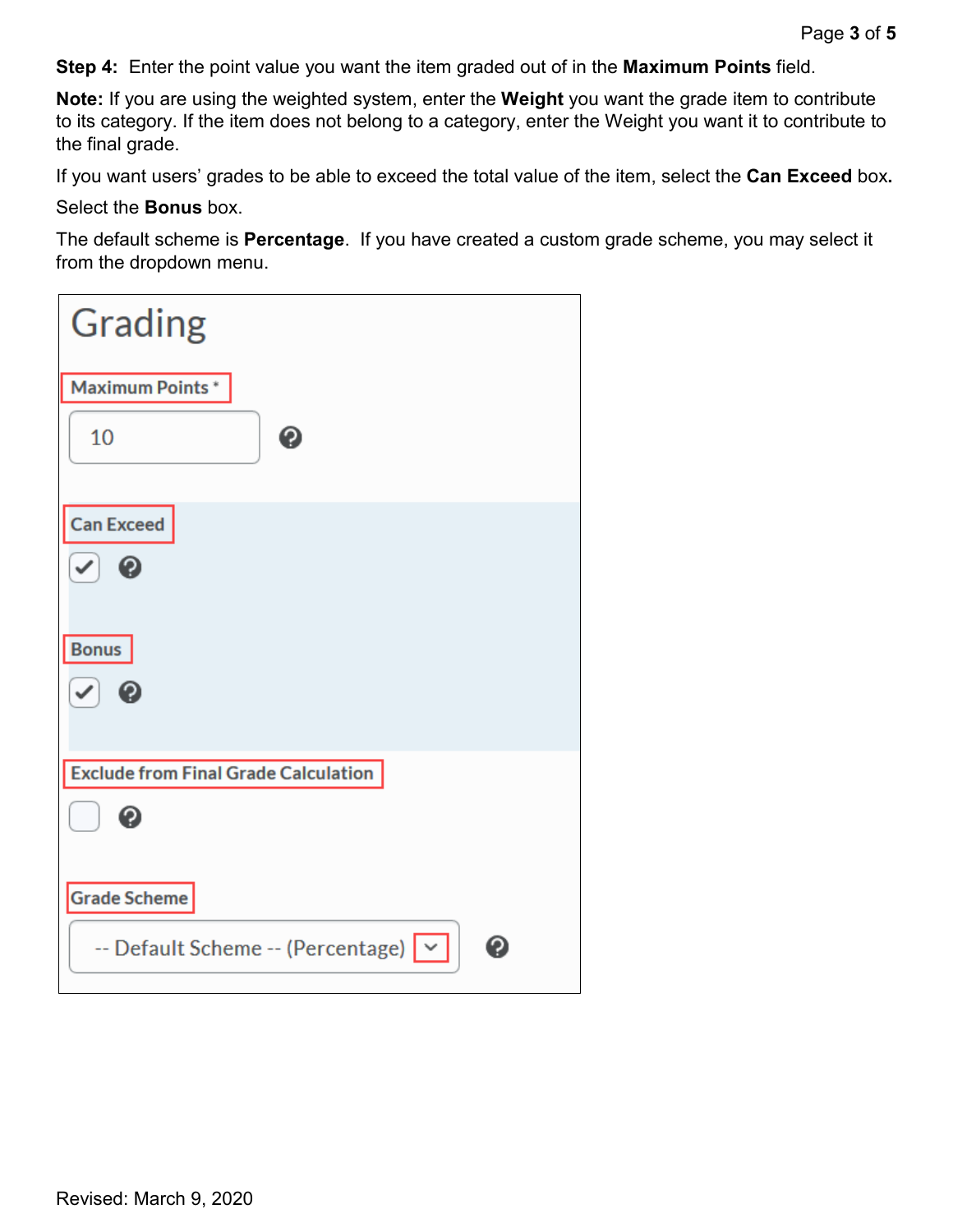Step 5: Choose your preferred **Display Options** for this grade item.

| <b>Display Options</b> |                                                                                                        |  |
|------------------------|--------------------------------------------------------------------------------------------------------|--|
|                        | $\blacktriangleright$ Hide Display Options                                                             |  |
|                        | <b>Student View</b><br>Display class average to users<br>❷<br>Display grade distribution to users<br>❷ |  |
|                        | Override display options for this item<br>❷                                                            |  |
| <b>Show</b>            |                                                                                                        |  |
|                        | Points grade                                                                                           |  |
|                        | Grade scheme symbol                                                                                    |  |
|                        | Grade scheme color                                                                                     |  |
|                        | <b>Managing View</b>                                                                                   |  |
|                        | Override display options for this item<br>0                                                            |  |
| <b>Show</b>            |                                                                                                        |  |
|                        | Points grade                                                                                           |  |
|                        | Grade scheme symbol                                                                                    |  |
|                        | Grade scheme color                                                                                     |  |